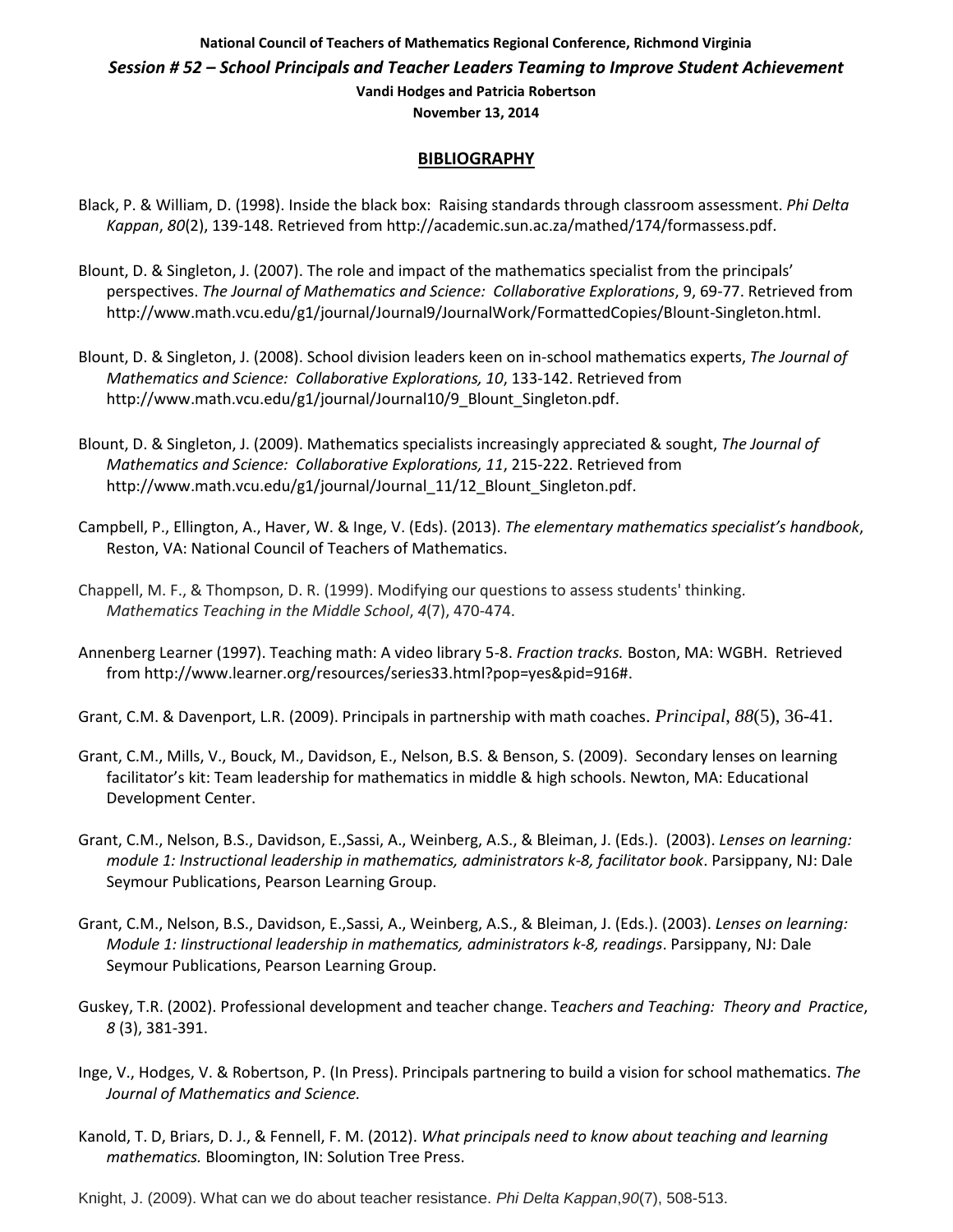Knight, J. (2011). What good coaches do. *Educational leadership*, *69*(2), 18-22.

- The National Council of Teachers of Mathematics. (2014). Principles *to actions: Ensuring mathematical success for all*. Reston, VA: National Council of Teachers of Mathematics.
- The National Research Council. (2001). *Adding it up: Helping children learn mathematics*. Washington, DC: National Academies Press.
- Mirra, A. (2003). *Administrator's guide: How to support & improve mathematics education in your school*, Reston, VA: National Council of Teachers of Mathematics *.*
- National Council of Teachers of Mathematics. (2000). *Principles and standards for school mathematics.* Reston, VA: National Council of Teachers of Mathematics.
- Nelson, B.S. & Sassi, A. (2006). What to look for in your math classrooms. *Principal*, *86*(2), 46-49.
- Nidus, G., & Sadder, M. (2011). The principal as formative coach. *Educational Leadership*, *69*(2), 30-35.
- Pankake, A. & Moller, G. (2007). What the teacher leader needs. *Journal of Staff Development*, *28*(1), 32-36.
- Parrish, S. (2010). *Number talks, grades k-5: Helping children build mental math & computation strategies*. Sausalito, CA: Math Solutions Publications.
- Reed, K., Grant, C.M., Goldsmith, L. & Heuer, L. (2011). From critic to catalyst: How can principals use supervisory conversations to help math teachers sharpen instructional skills? *Educational Leadership*, *68*(4).

Reinhart, S. (2000). Never say anything a kid can say!. *Mathematics Teaching in the Middle School*, *5*(8), 478-483.

- Richardson, J. (2006). The learning principal: Principal draws up a game plan for school coaches. *Journal of Staff Development*, 2(4).
- Smith, M.S., Hughes, E.K., Engle, R., & Stein, M.K. (2009). Orchestrating classroom discussions. *Mathematics Teaching in the Middle School*, *14*(9), 548-556.
- Smith, M.S., Stein, M.K., Arbaugh, F. , Brown, C.A. & Mossgrove, J. (2004). Characterizing the cognitive demands of mathematical tasks: A task-sorting activity. *Professional Development Guidebook for Perspectives on the Teaching of Mathematics, Supplement.* Reston, VA: National Council of Teachers of Mathematics.
- Stein, M.K., & Smith, M.S. (2011). *5 practices for orchestrating productive mathematics discussions*. Reston, VA: National Council of Teachers of Mathematics.
- Stiggins, R.J. (2002). Assessment Crisis: The absence of assessment for learning. *Phi Delta Kappan*, *83*(10), 758- 765.
- Stigler, J. & Hiebert, J. (2004). Improving mathematics teaching. *Educational Leadership 61*(5), 12-17.
- Usiskin, Z. (2010). Current state of the school mathematics curriculum. Reston, VA: *National Council for Teachers of Mathematics Yearbook*.
- Van de Walle, J. , Lovin, L. A., Karp, K., & Williams, J. (2013). *[Teaching Student-Centered Mathematics:](http://www.amazon.com/Teaching-Student-Centered-Mathematics-Developmentally-Appropriate/dp/0132824825/ref=la_B001H6MFCC_1_1?s=books&ie=UTF8&qid=1383152132&sr=1-1)  [Developmentally Appropriate Instruction](http://www.amazon.com/Teaching-Student-Centered-Mathematics-Developmentally-Appropriate/dp/0132824825/ref=la_B001H6MFCC_1_1?s=books&ie=UTF8&qid=1383152132&sr=1-1) (Volume I, II & III)*. Parsippany, NJ: Dale Seymour Publications, Pearson Learning Group.